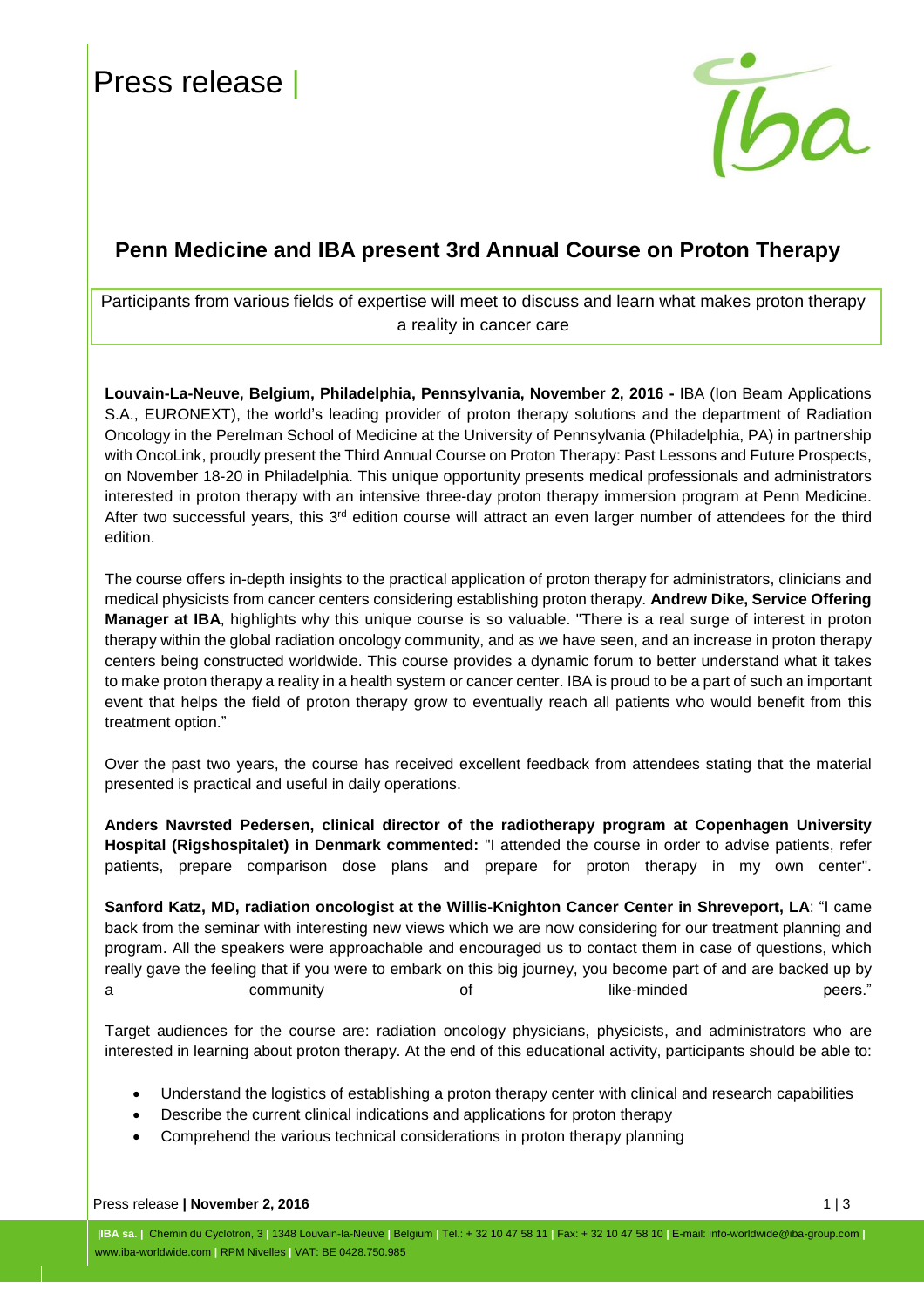# Press release |



- Explain the regulatory aspects of proton therapy planning and delivery from the standpoints of quality assurance and compliance
- Better perform their specific roles within the proton therapy center

#### **Details:**

When: Friday, November 18, 2016 - Sunday, November 20, 2016

Where: Philadelphia, PA, USA For more information on registration and other course details, please visit our website at https://protontherapycourse.cvent.com or contact us at courses@protontherapyeducation.com with any questions.

**More testimonials of the attendees of the course can be found [HERE.](http://protontherapycourse.cvent.com/events/annual-course-on-proton-therapy/custom-20-c52b21c98fcf41cc975c97cab628ffc4.aspx)**

#### **About IBA**

IBA (Ion Beam Applications S.A.) is a global medical technology company focused on bringing integrated and innovative solutions for the diagnosis and treatment of cancer. The company is the worldwide technology leader in the field of proton therapy, considered to be the most advanced form of radiation therapy available today. IBA's proton therapy solutions are flexible and adaptable, allowing customers to choose from universal fullscale proton therapy centers as well as compact, single room systems. In addition, IBA also has a radiation dosimetry business and develops particle accelerators for the medical world and industry. Headquartered in Belgium and employing about 1,400 people worldwide, IBA has installed systems across the world. IBA is listed on the pan-European stock exchange NYSE EURONEXT (IBA: Reuters IBAB.BR and Bloomberg IBAB.BB).

More information can be found at: [www.iba-worldwide.com.](file:///D:/Users/jkulhan/AppData/Local/Microsoft/Windows/Temporary%20Internet%20Files/Content.Outlook/5WG27R0Y/www.iba-worldwide.com)

### **About OncoLink**

OncoLink was the first online cancer information site, started in 1994, and remains one of the largest. This award-winning site is maintained by a group of oncology healthcare professionals who understand the need of patients, caregivers and healthcare professionals. OncoLink's content is continually updated and ranges from treatment and disease information for a newly diagnosed patient, support through the side effects of treatment, and into survivorship. OncoLink provides tools and educational materials to support the practice of busy practitioners.

The primary goal of OncoLink is to support patients, caregivers and practitioners through education. This education can empower patients to make informed treatment decisions, be active participants in their care and be their own advocate.

More information can be found at: <https://www.oncolink.org/>

### **Roberts Proton Therapy Center**

The Roberts Proton Therapy Center at the University of Pennsylvania is the largest, most advanced facility of its kind in the world, and the only proton therapy center that is fully integrated with a National Cancer Institute

#### Press release **| November 2, 2016** 2 | 3